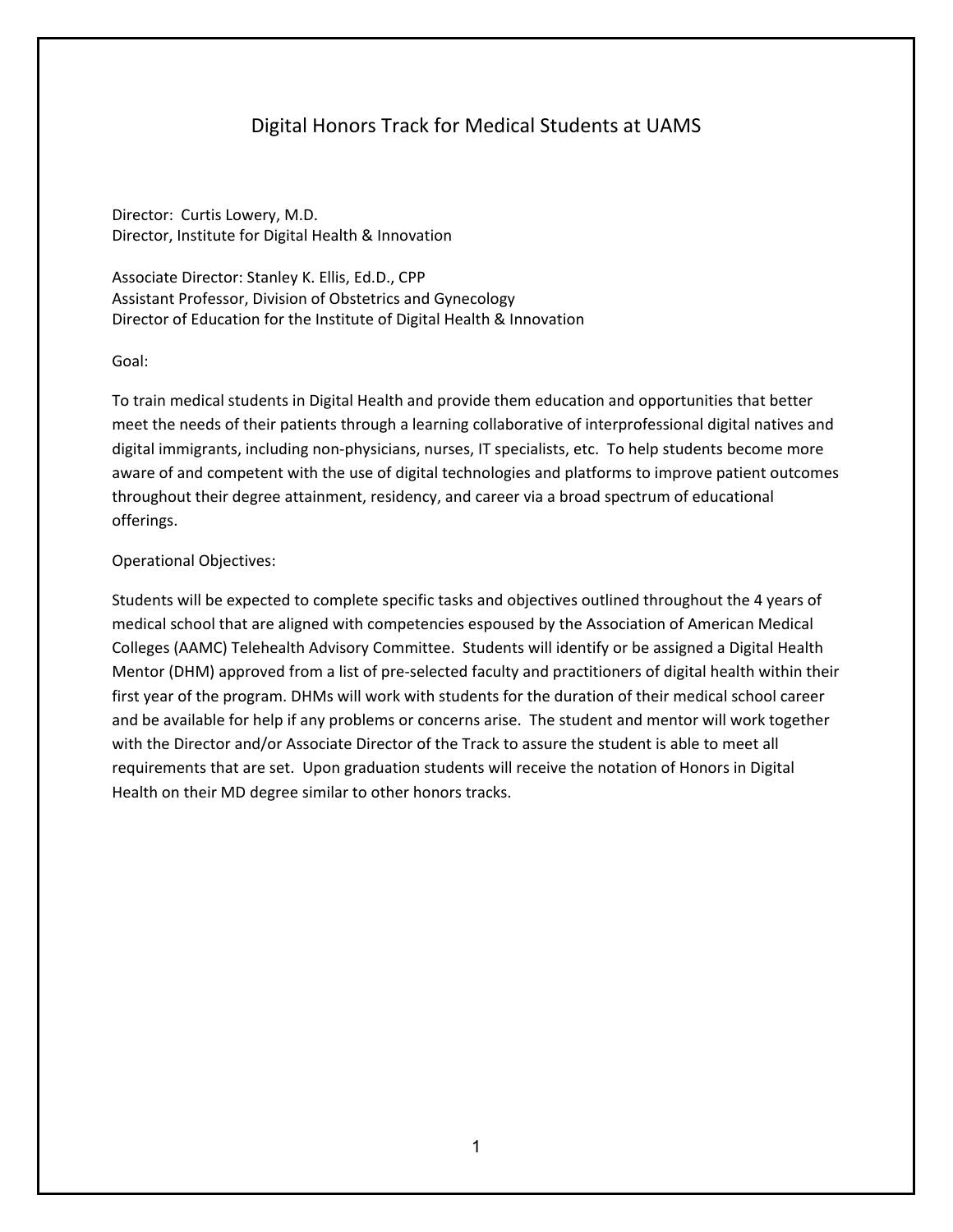## **Year 1**

# **Learning Objectives**:

- A. Discuss the implications and utilization of digital health and its impact on patients and healthcare delivery. (I, VI, VII)
- B. Identify components necessary to deliver privacy, security, legal and regulatory standards as they apply to digital health. (II,III)
- C. Describe validated applications and their use in providing digital health. (X, IV, V)
- *D.* Explain techniques, methods, and modes of care delivery in digital health. (IX)
- E. Determine best practice standards for Interprofessional and therapeutic communication delivery of digital health. (XI, XII)

## **Year 2**

# **Learning Objectives**:

- A. Assess digital health delivery risks, appropriate platforms and responsibility to the patient (II, III, X)
- B. Apply cultural and ethical competencies in telehealth care delivery (VI, VII)
- C. Apply knowledge of different cultures to make informed, collaborative health decisions. (VI, VII)
- D. Employ appropriate documentation standards globally and for specific institutions. (IX, III)
- E. Create a plan for optimal care delivery addressing technology requirements, outlining contingencies for process/equipment failure. (IX, II)
- F. Explain how the care delivery plan could affect privacy and security. (IX, II)
- G. Demonstrate professionalism and communication in patient care delivery and interactions with other healthcare providers. (XI, XII)

# **Year 3**

# **Learning Objectives**:

- A. Design digital care delivery that adheres to rigorous regulatory standards and ensures patient privacy. (II,III, X)
- B. Measure quality and cost effectiveness of utilizing digital health (IV, V)
- C. Differentiate between the differing modalities of telehealth delivery identifying strengths, weaknesses and appropriateness of use. (IV, V)
- D. Assess cultural competence and ethics in telehealth care delivery. (VI, VII)
- E. Analyze patient generated data and incorporate into clinical assessment and treatment plan. (IX)
- F. Communicate limitation of patient generated data (IX)
- G. Evaluate a patient's readiness and comfort with a telehealth encounter. (XII)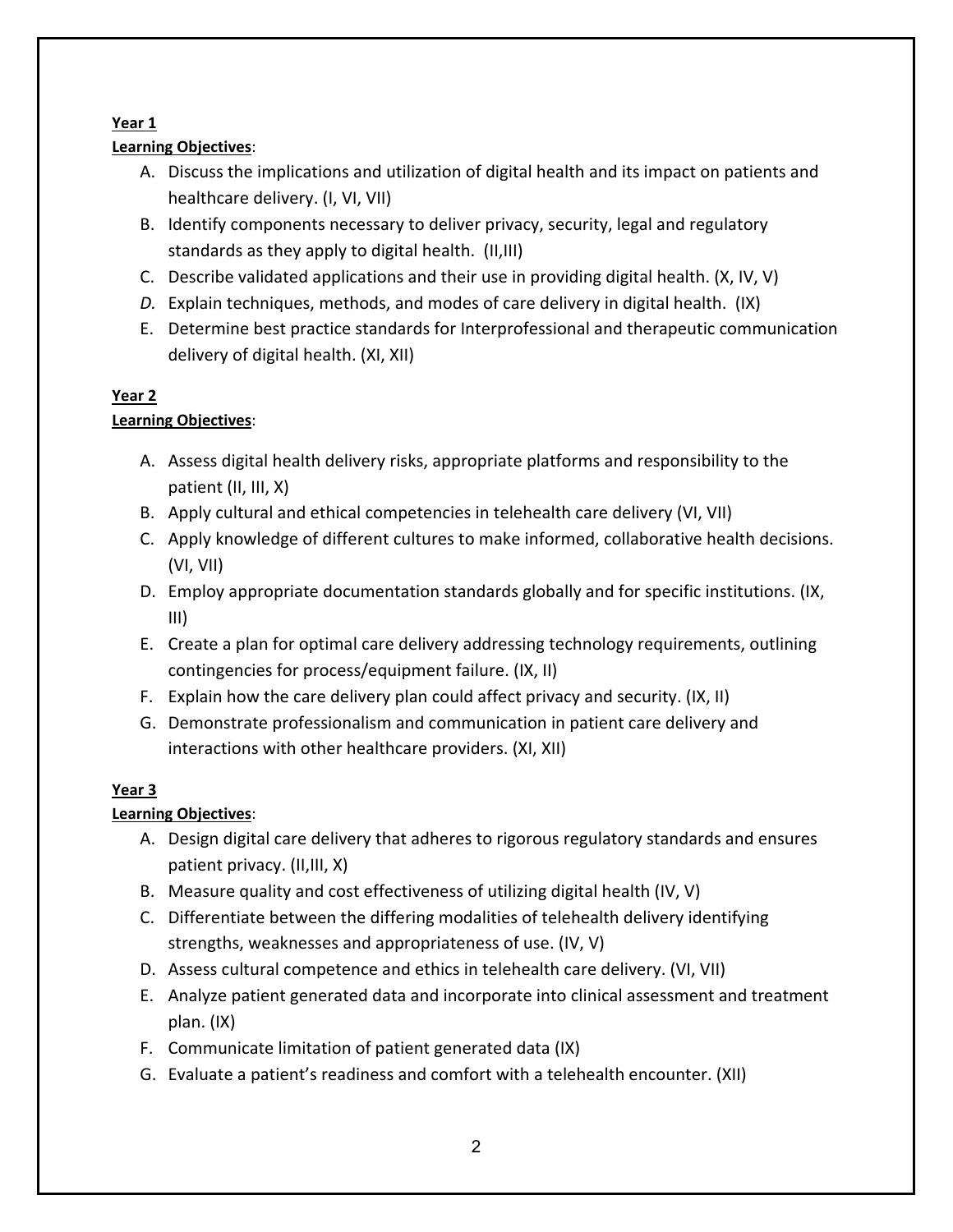H. Communicate with patients to manage expectations and discuss available resources. (XII)

### **Year 4**

### **Learning Objectives**

- A. Apply regulatory compliance during telehealth care delivery interactions. (II, III)
- B. Conduct risk assessment with consideration for BAA, FDA and FTC in the use of medical devices. (II, III)
- C. Evaluate evidenced-based use of technology. (IV)
- D. Analyze reliability and accuracy of data and equipment. (IX)
- E. Differentiate between regulated vs unregulated technologies. (III, IV)
- F. Promote patient safety through appropriate standards of care within telehealth. (VIII)
- G. Evaluate the viability of using telehealth in each patient encounter. (VII)
- H. Communicate available local resources to patient when providing care via telehealth encounter (X, XII)
- I. Appraise self and others cultural and technological biases when delivering care via telehealth. (VI)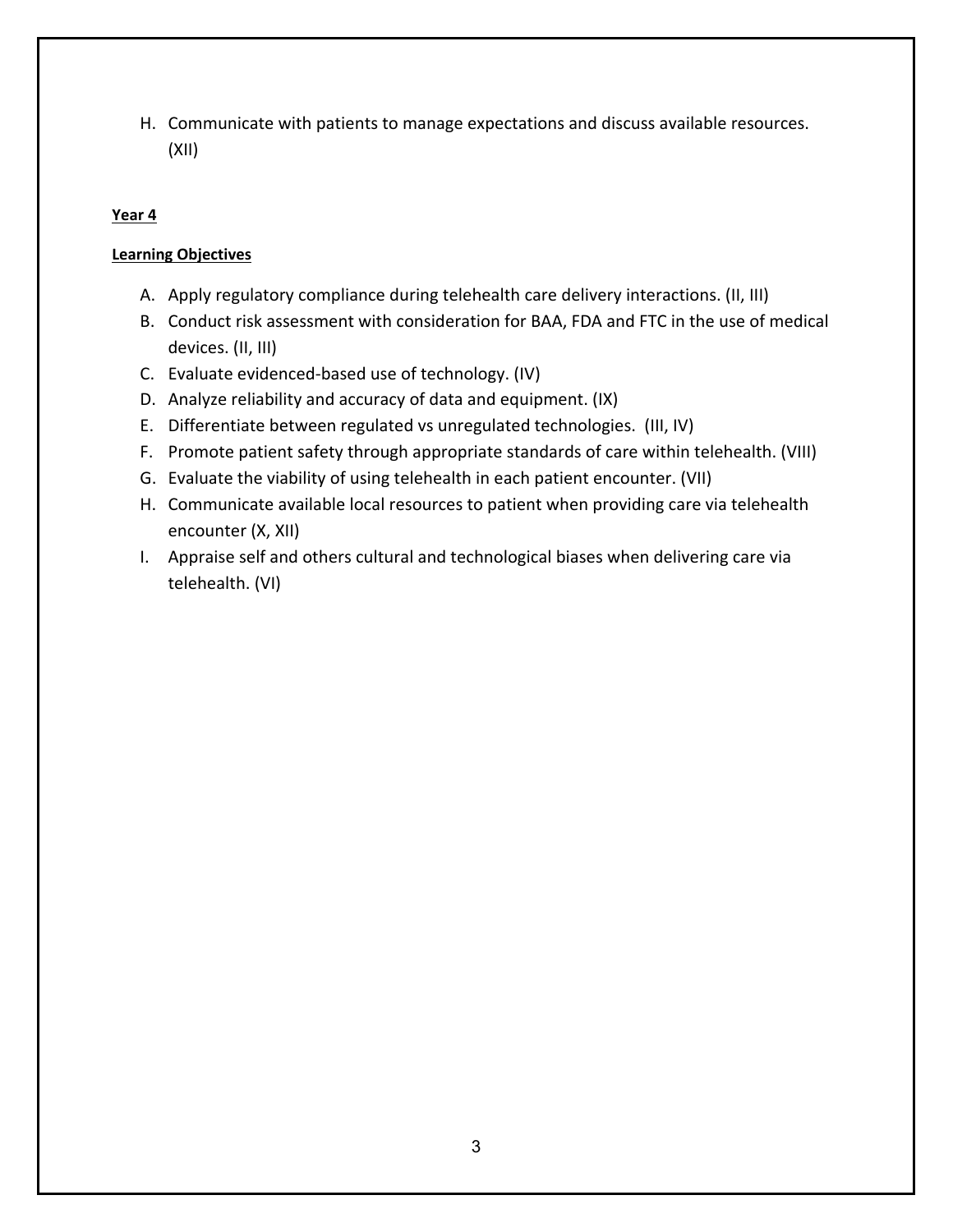#### Academic Requirements:

Students are expected to maintain good academic standing in the College of Medicine. Mentors will work with the students to assure that they are maintaining their curricular expectations and to provide assistance in a timely manner should it be required. Students may enter into the Digital Health Honors Track anytime up to the end of their freshman year. After that time it is not felt they will have adequate time to complete the requirements of the track. If a student wants to withdraw from the track they may do so at any time after meeting with their mentors, but will forfeit the ability to receive the designation of Honors in Digital Health.

### Clinic Rotations:

During the first year, students are expected to complete the Digital Health 101course. Attendance will be tracked through Digital Health Curriculum LMS. Students are encouraged to attend revisit this course during their M2 and M3 year as well, but it is not mandatory.

### Additional recommended study:

Currently no obligations are in place for the students during the summer between the  $1<sup>st</sup>$  and  $2<sup>nd</sup>$  year. However, it is recommended and may in the future be required that students participate in Digital Health volunteer work during this time. The DH mentors, as well as the Associate Director will assist students who wish to participate in finding volunteer sites or research mentors as needed. .

Students are encouraged to read other books and peer reviewed articles that focus on Digital Health. (See appendix below)

### Northwest Campus:

Students who begin the Digital Health Honors Track then move to the NW campus may continue with the program uninterrupted. They can choose to continue with the same mentors and communicate via internet or phone if the student and mentor agree or on site mentors can be located for the students. They would be encouraged to attend any of the quarterly meetings that they are able to attend.

### Criteria for Completion:

A student will be considered to have completed the honors track when he/she meets completes the following criteria:

- 1. Completes the DH 101 course
- 2. Completes the Understanding Telehealth book and associated modules
- 3. Meets with their DH mentor at least eight times across four years (or 2xs/year)
- 4. Attends and participates in at least 8 of the quarterly meetings
- 5. Completes the 4th year Digital Health Rotation day.
- 6. Completes and presents a DHLP associated with Digital Health in medicine during the Digital Health Honors Research Day.
- 7. Completes final evaluations of the Digital Health Honors curriculum and of his/her mentor.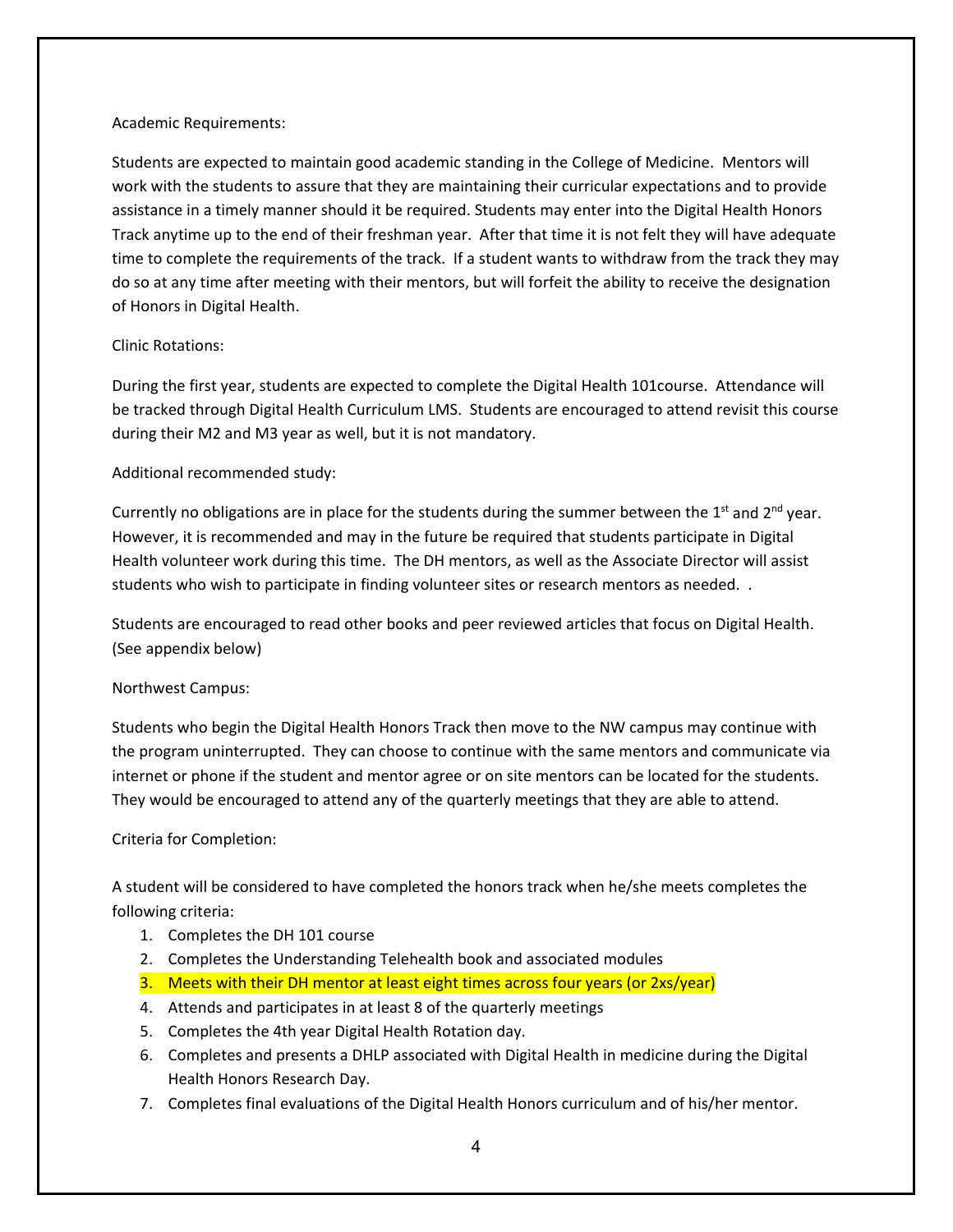#### Appendix 1

### Required Reading material (subject to change at a later time)

#### Books

• Understanding Telehealth - Karen Rheuban & Elizabeth Krupinski

#### Online resources

- M1 year
- M2 year
- M3 year

Appendix 2 - Additional Helpful Reading Material

- Books
- Podcasts